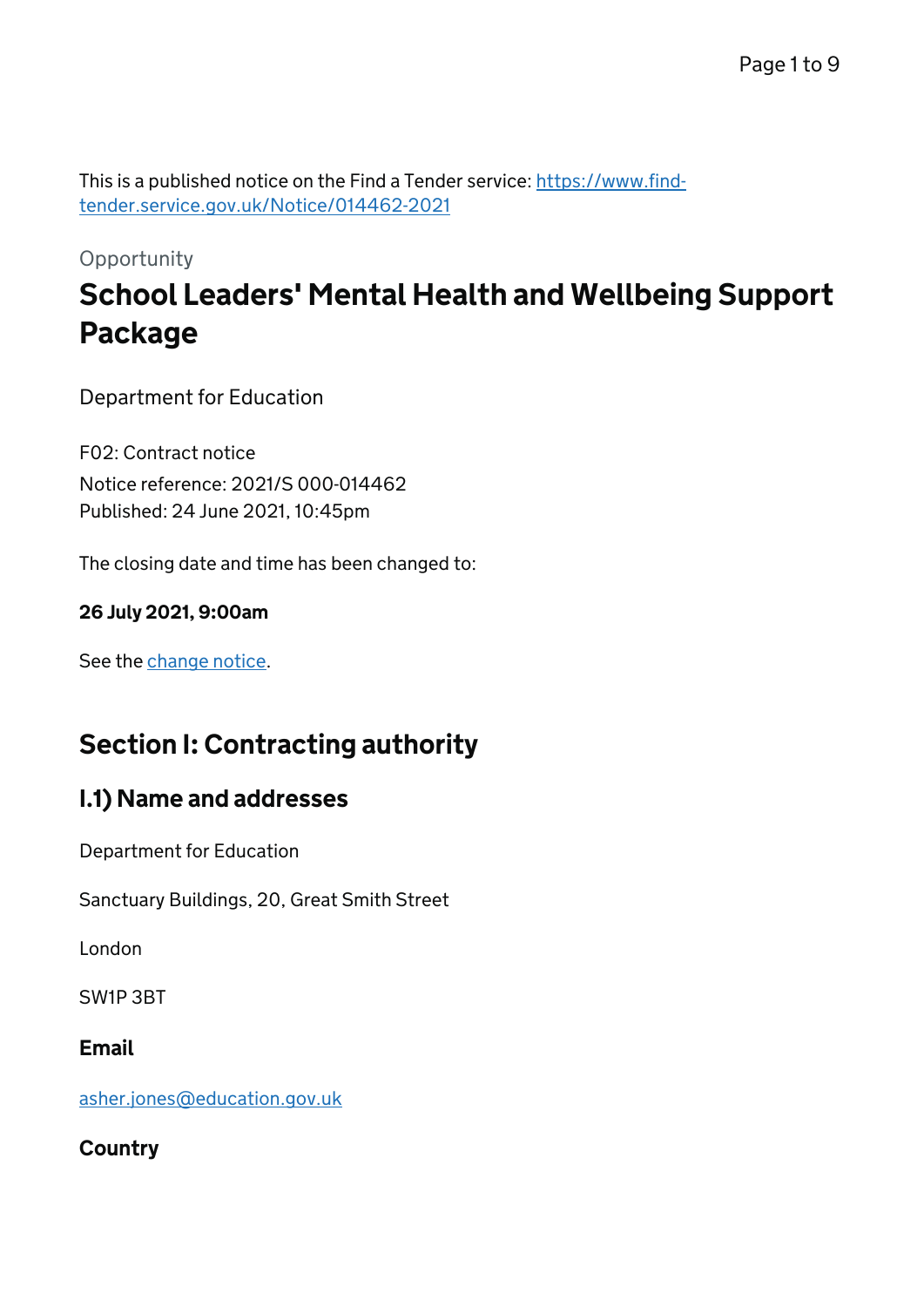United Kingdom

### NUTS code

UK - United Kingdom

### Internet address(es)

Main address

[www.gov.uk/dfe](http://www.gov.uk/dfe)

Buyer's address

[www.education.app.jaggaer.com](http://www.education.app.jaggaer.com)

# I.3) Communication

The procurement documents are available for unrestricted and full direct access, free of charge, at

<https://education.app.jaggaer.com>

Additional information can be obtained from the above-mentioned address

Tenders or requests to participate must be submitted electronically via

#### <https://education.app.jaggaer.com>

Tenders or requests to participate must be submitted to the above-mentioned address

## I.4) Type of the contracting authority

Ministry or any other national or federal authority

# I.5) Main activity

Education

# Section II: Object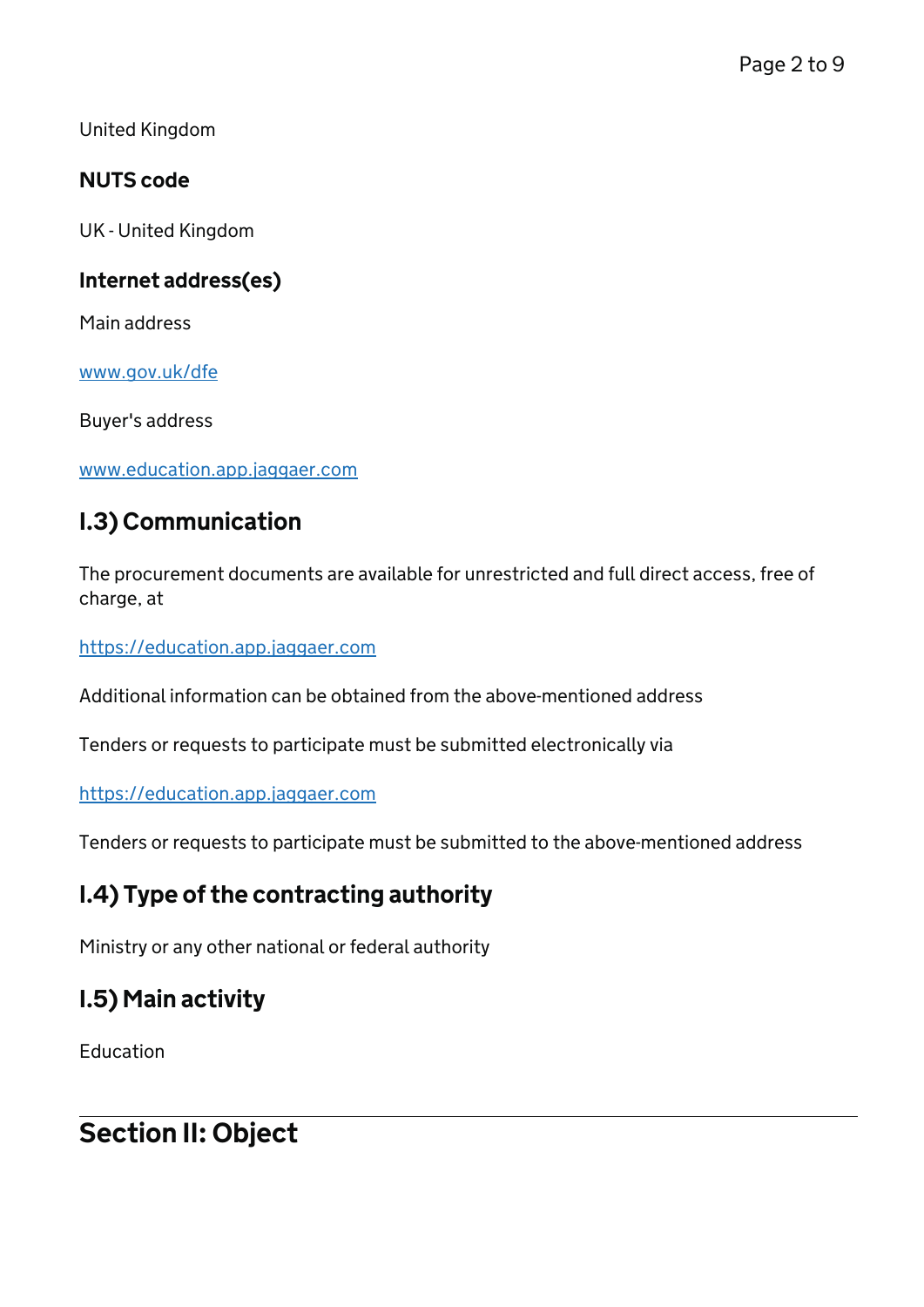# II.1) Scope of the procurement

# II.1.1) Title

School Leaders' Mental Health and Wellbeing Support Package

### II.1.2) Main CPV code

• 80000000 - Education and training services

# II.1.3) Type of contract

Services

## II.1.4) Short description

The Secretary of State for Education via Department for Education (the Authority) is undertaking a procurement to appoint a contractor for a single national (England) contract (the "Contract"), for the provision of a School Leaders' Mental Health and Wellbeing Support Package.

The Term of the Contract shall commence around September 2021 and expire on 31 March 2023, subject to earlier termination in accordance with the provisions of the Contract.

The Contract will require recruitment of and delivery of a programme of professional supervision to school leaders who are experiencing mental health and wellbeing challenges through virtual or telephone-based peer support and one-to-one counselling.

### II.1.5) Estimated total value

Value excluding VAT: £760,000

### II.1.6) Information about lots

This contract is divided into lots: No

# II.2) Description

## II.2.2) Additional CPV code(s)

- 85312300 Guidance and counselling services
- 85312320 Counselling services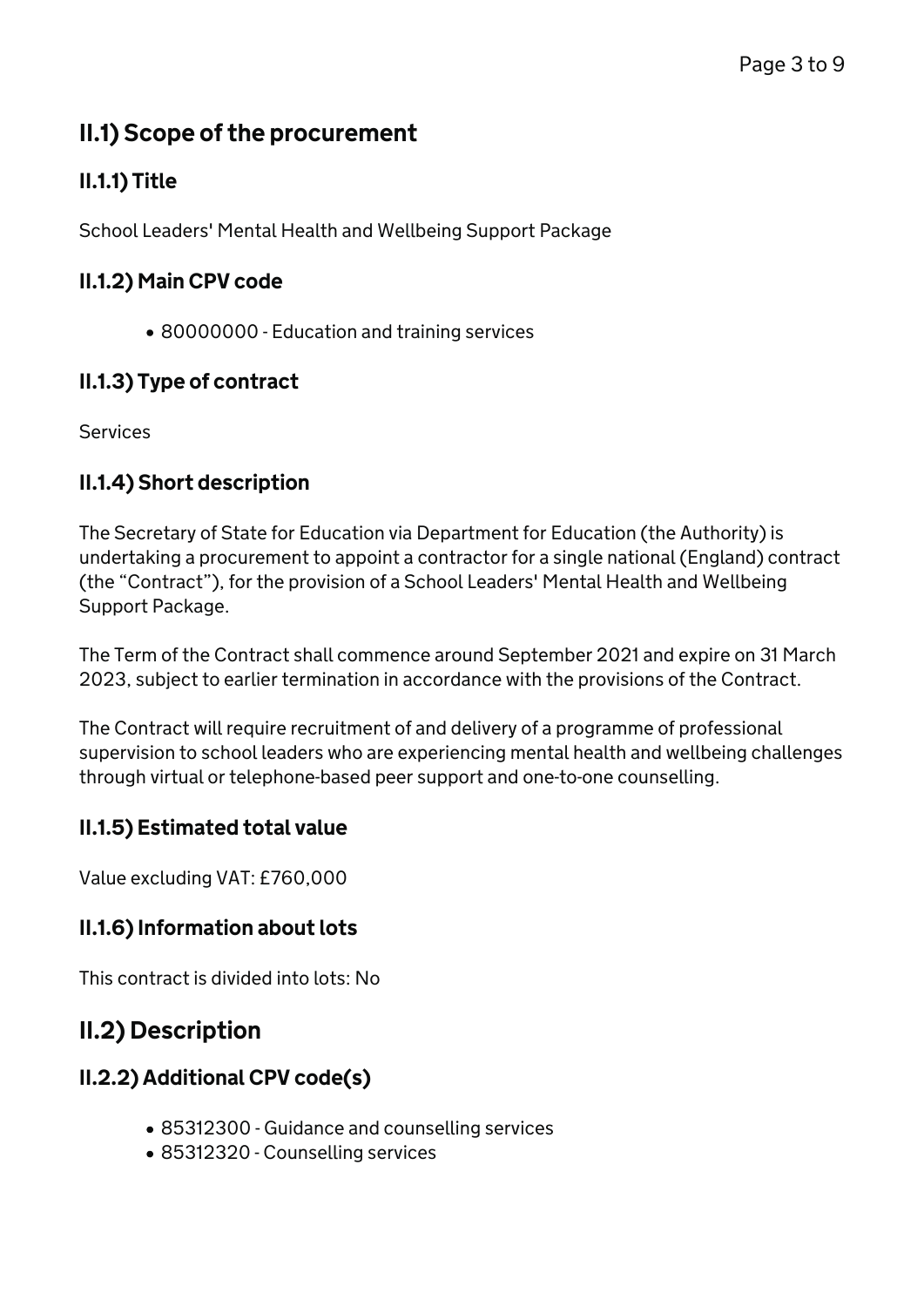### II.2.3) Place of performance

NUTS codes

UK - United Kingdom

### II.2.4) Description of the procurement

The Authority is seeking to appoint a Contractor to deliver a new mental health and wellbeing support package for school leaders, from autumn 2021.

A pilot was set up in June 2020 to provide professional supervision, through online peer to peer support and one to one telephone supervision, to school leaders. Following the completion of the pilot, the Department is now introducing a longer term and larger scale support programme, which builds on evidence from the pilot and aims to offer tailored mental health and wellbeing support to school leaders, in support of the Department's response to the COVID-19 pandemic.

The successful Contractor shall deliver a programme of professional supervision to a minimum of 2,000 school leaders who are experiencing mental health and wellbeing challenges. The service shall be delivered, as a minimum, through facilitated virtual or telephone-based peer support and one-to-one counselling.

The programme must be made available to state primary and secondary school leaders (deputy headteachers and above) in England and prioritised to those with no existing access to an Employee Assistance Programme (EAP) or equivalent.

The programme includes, but is not limited to the following main elements:

a minimum of 2,000 school leaders to be supported via at least six sessions of either:

- an online peer support group programme, with the size of support group and length of session to be determined by the successful Contractor. This should be delivered by experienced, qualified coaches who have an accredited coaching qualification, and ideally, experience of group facilitation in school-based settings.

#### Or,

- online/telephone one to one counselling, with the length of sessions determined by the successful Contractor. This should be delivered by British Association for Counselling and Psychotherapy (BACP) or UK Council for Psychotherapy (UKCP) registered counsellors, or equivalent.

As set out in the tender documents, the Authority expects to award the Contract from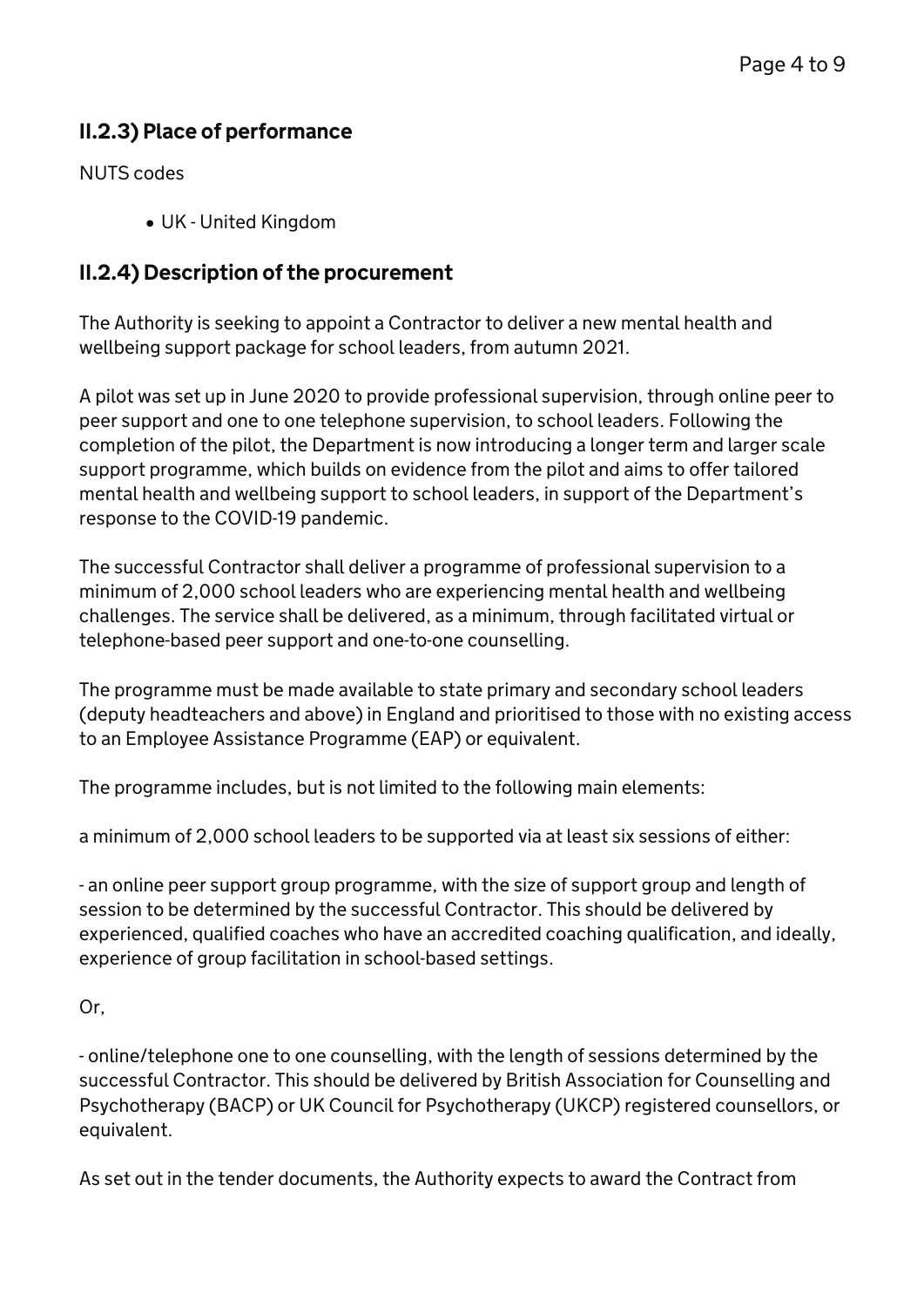September 2021, and the relevant exit activities to have completed by March 2023.

The maximum estimated total contract value is anticipated to be up to £760,000 (excluding VAT). Annual funding for the programme (subject to internal DfE approval) will not exceed £380,000.

Interested organisations are referred to the procurement documents for further information on the description of the procurement, the Contract and the Authority's needs and requirements.

### II.2.5) Award criteria

Price is not the only award criterion and all criteria are stated only in the procurement documents

#### II.2.6) Estimated value

Value excluding VAT: £760,000

#### II.2.7) Duration of the contract, framework agreement or dynamic purchasing system

End date

31 March 2023

This contract is subject to renewal

No

#### II.2.10) Information about variants

Variants will be accepted: No

#### II.2.11) Information about options

Options: No

#### II.2.13) Information about European Union Funds

The procurement is related to a project and/or programme financed by European Union funds: No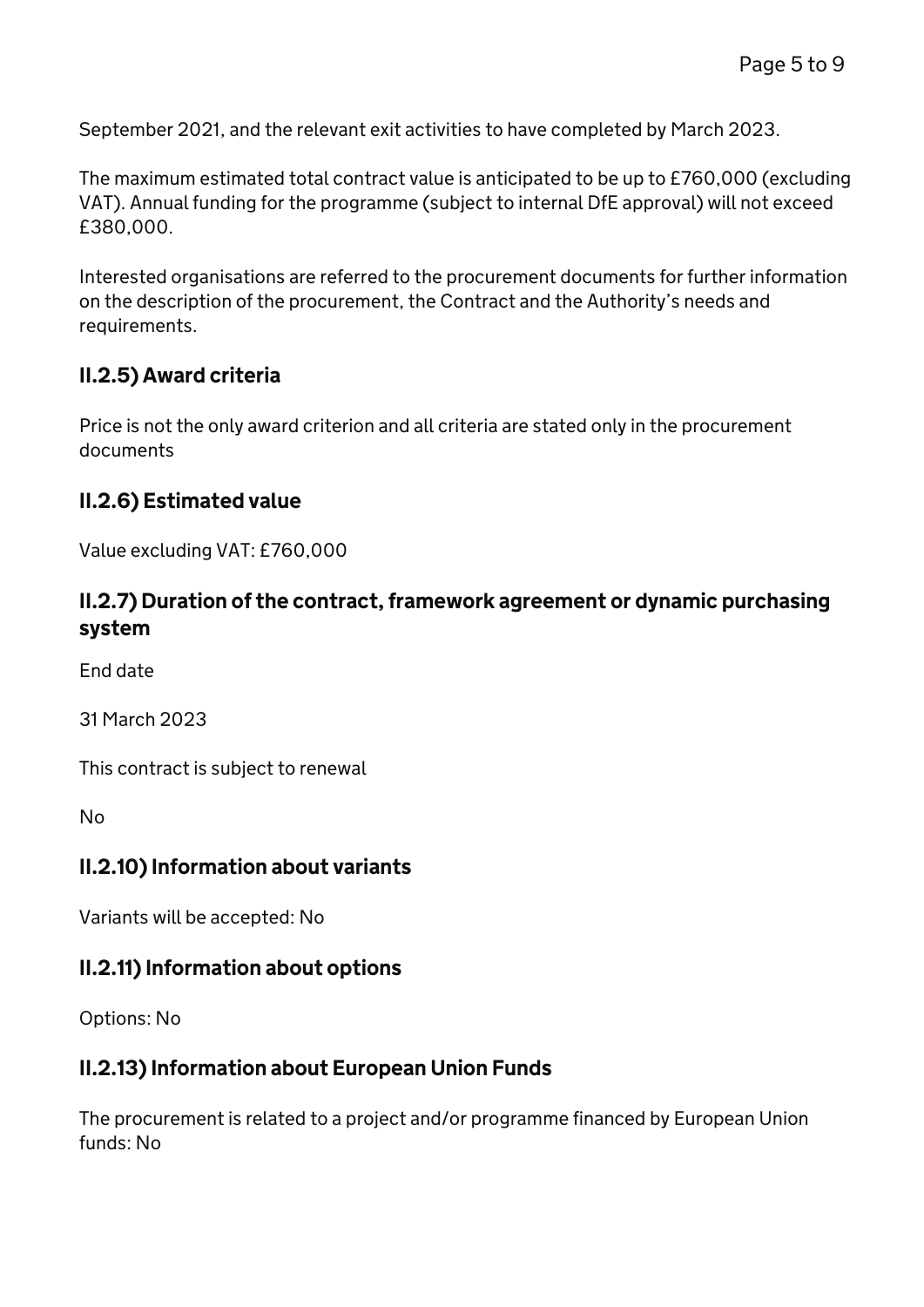# Section III. Legal, economic, financial and technical information

# III.1) Conditions for participation

### III.1.2) Economic and financial standing

Selection criteria as stated in the procurement documents

### III.1.3) Technical and professional ability

Selection criteria as stated in the procurement documents

# Section IV. Procedure

# IV.1) Description

#### IV.1.1) Type of procedure

Open procedure

### IV.1.8) Information about the Government Procurement Agreement (GPA)

The procurement is covered by the Government Procurement Agreement: Yes

# IV.2) Administrative information

### IV.2.1) Previous publication concerning this procedure

Notice number: [2021/S 000-011552](/Notice/011552-2021)

### IV.2.2) Time limit for receipt of tenders or requests to participate

Originally published as:

Date

19 July 2021

Local time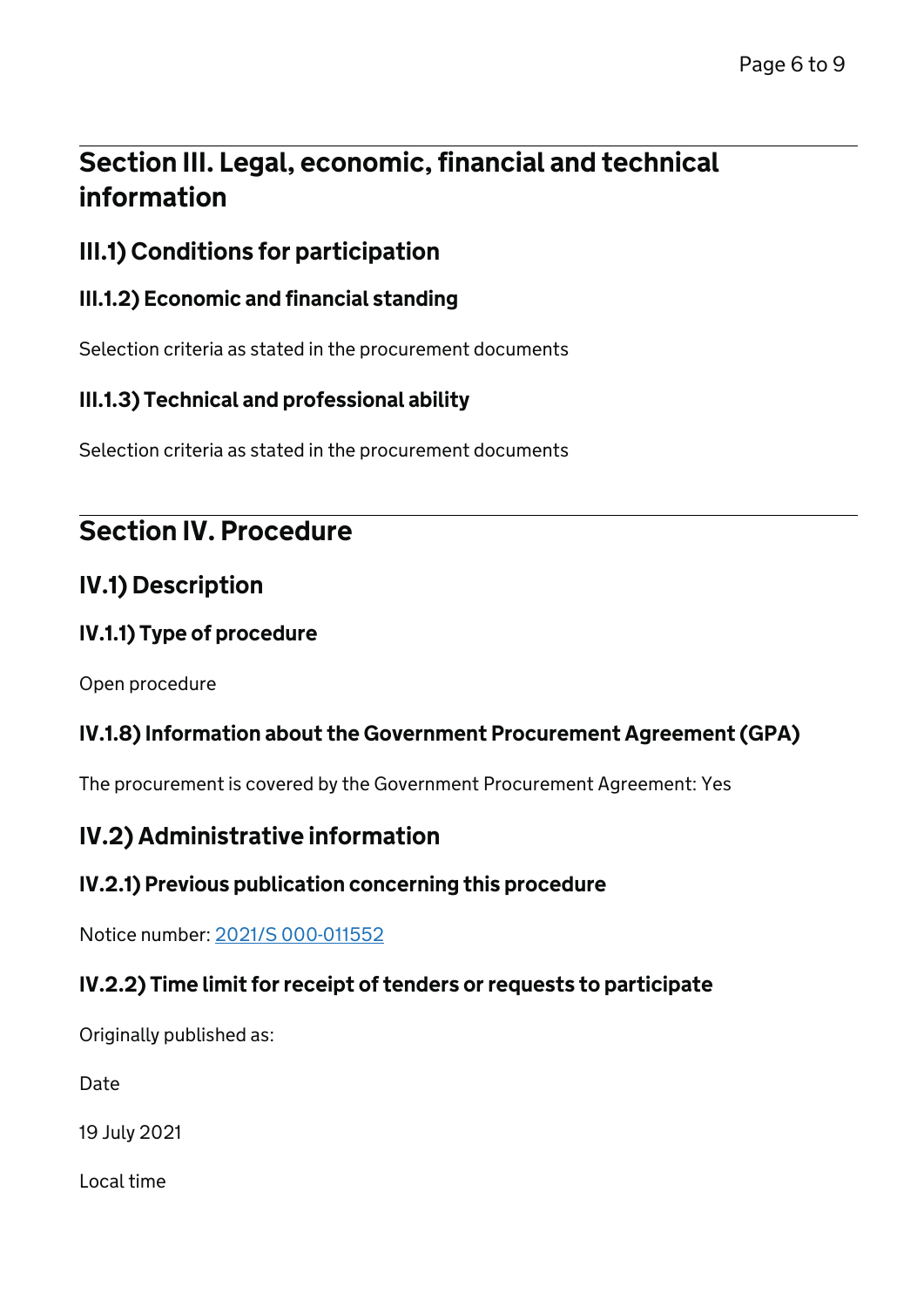9:00am

Changed to:

Date

26 July 2021

Local time

9:00am

See the [change notice.](https://www.find-tender.service.gov.uk/Notice/014613-2021)

# IV.2.4) Languages in which tenders or requests to participate may be submitted

English

### IV.2.6) Minimum time frame during which the tenderer must maintain the tender

Tender must be valid until: 23 November 2021

## IV.2.7) Conditions for opening of tenders

Date

26 July 2021

Local time

9:00am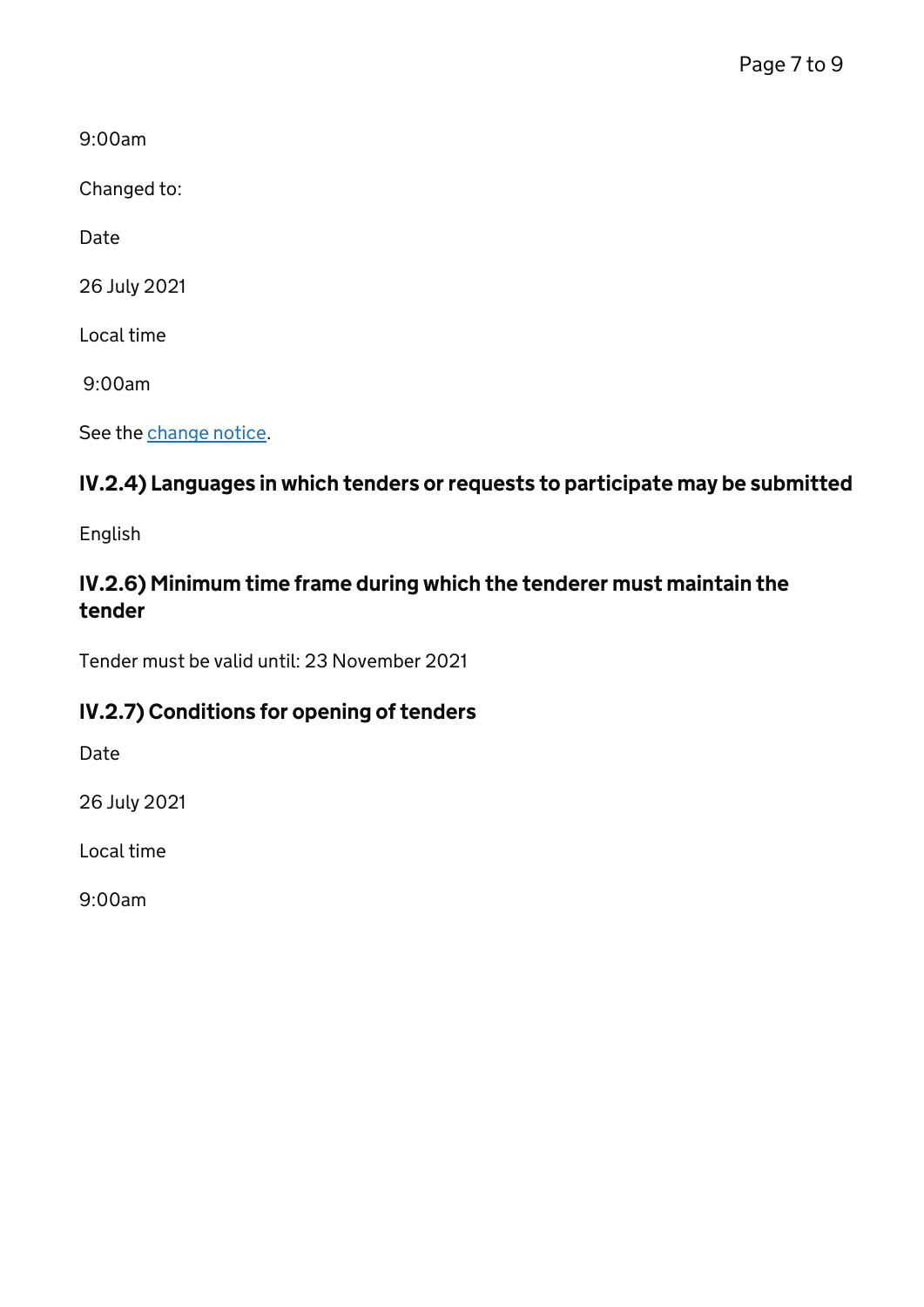# Section VI. Complementary information

# VI.1) Information about recurrence

This is a recurrent procurement: No

# VI.3) Additional information

1. The Public Contracts Regulations 2015 apply to this procurement (the "Regulations"). The Authority is

using the Open Procedure in accordance with Regulation 27 of the Regulations. Services of the nature of those covered by this procurement are designated as "Schedule 3" Services (the Social and Other Specific Services) under the Regulations and as such are not subject to the full requirements of the Regulations. The Authority is only bound by the application of the Regulations to the extent that they are applicable to Schedule 3 services. The procurement is covered by Regulations 74 to 76 (the Light Touch Regime).

2. Interested economic operators (Applicants) are required to register on the Authority's etendering portal. Applicants can access this system at<https://education.app.jaggaer.com> where the details of how to register and the terms of free registration are provided.

3. Applicants are referred to the Procurement Documents accompanying this Find a Tender Service Contract Notice for additional information on this procurement and in relation to this Find a Tender Service Contract Notice.

4. The Authority reserves the right to withdraw from or discontinue the procurement process, which shall include the right to not award as a result of this call for competition.

5. Tenders and all supporting documentation for the contracts must be in English and priced in sterling.

6. HM Government requires that contracts awarded by Government Departments with a value exceeding

10000 GBP are published online (<http://www.gov.uk/contracts-finder>). The Authority may use its discretion to redact information to protect key commercial interests or on prescribed grounds (see Procurement Documents).

7. The Authority will not be liable for any bid costs, expenditure, work or effort incurred by an Applicant in proceeding or participating in this procurement, including if the procurement process is terminated or